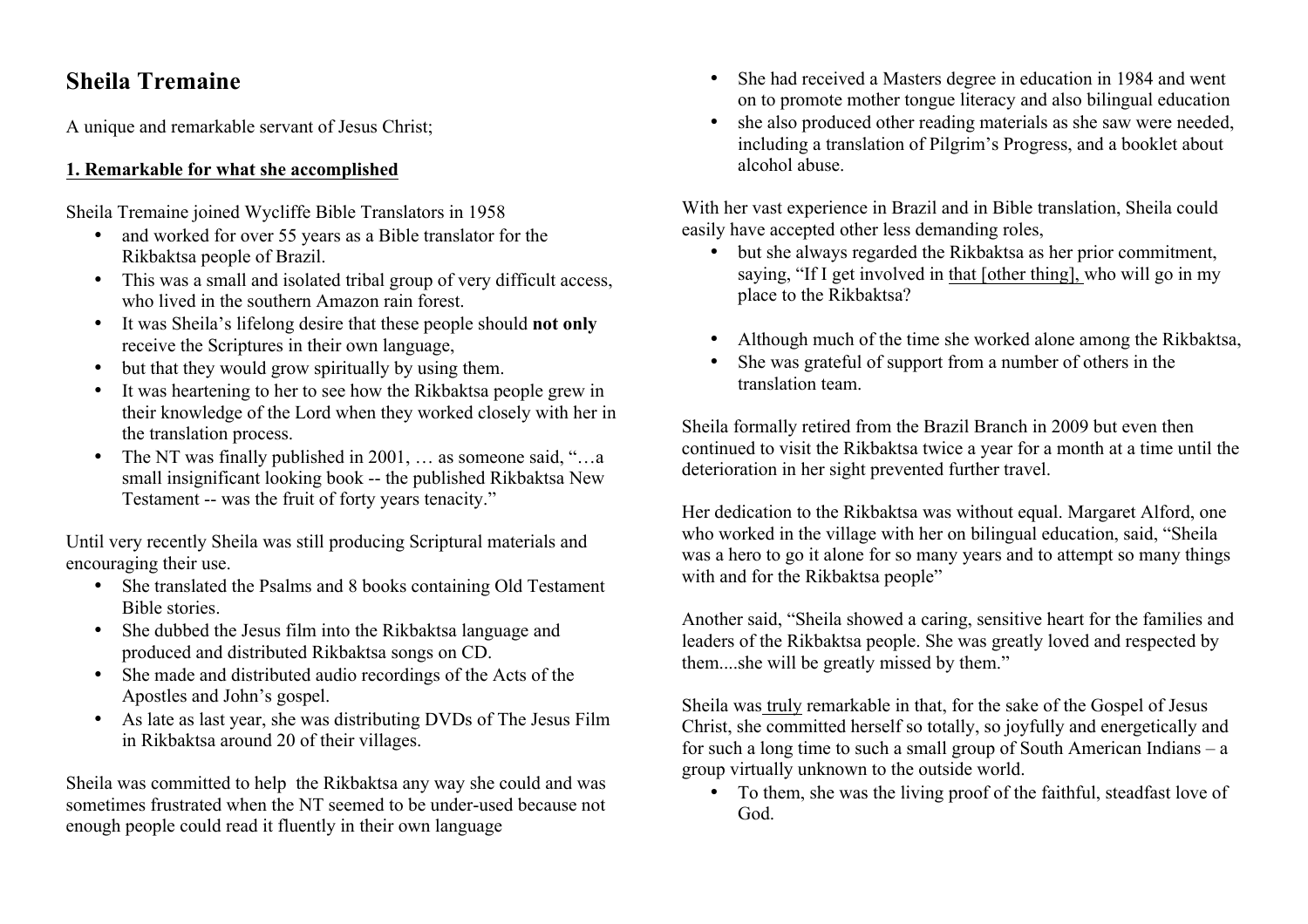• Were she here, the one thing that Sheila would **ask of us** is that we continue to pray for those Indians whom she loved so much.

## **2. Remarkable for who she was in herself.**

## **Without children of her own, she loved the children of others**

To several families in the wider translation team, she became like a favourite aunt, always interested in what they were doing, perhaps teaching them to play "Chopsticks" on the piano.

• When their parents were away, she would have them up to her house, play games with them and feed them ice cream.

# **Great inner strength**

Sheila had a great deal of inner strength and was able to cope with heavy demands not just in Brazil but in the UK

- By commuting regularly between Brazil and England, Sheila was able to balance her work in Brazil with her care for her sister Mary back home in Sidmouth.
- She must have accumulated a large store of Air Miles!
- Rather like a chameleon, she slipped back and forth with ease between very different cultures -- English, Brazilian and the Rikbaktsa.

# **Enjoyed life.**

- Sheila was almost unfailingly enthusiastic and believed in living a life of godly ZEST!
- She was vivacious, positive, abundant, humorous and at times hilarious. She almost always had a little twinkle of laughter on her lips and in her eye.
- She was at ease with herself and the world around her and almost always seemed to be relaxed, tolerant and accommodating.
- She particularly enjoyed keeping fit through swimming, and was capable of swimming considerable distances, whether in the sea or river or pool.
- Her life was filled with extrovertive activity and giving out in her relationships with others
- She valued her many friends highly and would often travel great distances to meet with them.
- She also had many Brazilian friends.

# **Openhearted,**

She was Generous and Hospitable

- She shared her home with Indians, Brazilians and missionaries alike.
- She was famous for her fish suppers and her determination to teach her American co-workers the very important art making a perfect cup of Yorkshire tea!

# **Along with her open-heartedness, Sheila was open-minded**

She was broad minded but wise in her strong Christian beliefs, exhibiting an unusual level of openness to Christians of different views -- that was sometimes not reciprocated.

- For example, when the only church available to her was a Roman Catholic one, she found that she could worship her Lord attending Roman Catholic services -- including the Mass.
- When criticised, she would respond with that quizzical, amused smile of hers, saying "one doesn't have to believe everything they say, does one!"
- She also enjoyed fellowship with a community of Catholic sisters in Brazil.
- For many years among the Rikbaktsa, she was strongly opposed by a very hostile Roman Catholic priest, who did all he could to inhibit her work; but Sheila managed through her tolerance and lack of judgmentalism to build bridges which later stood her in good stead in the village.

## **Her tenacity – and her bravery were extraordinary**.

She had a will of iron and when she set herself to a task, never gave up.

• She faced practical and logistical challenges that would have defeated most other people, but shrugged them off with her trademark nonchalant smile.